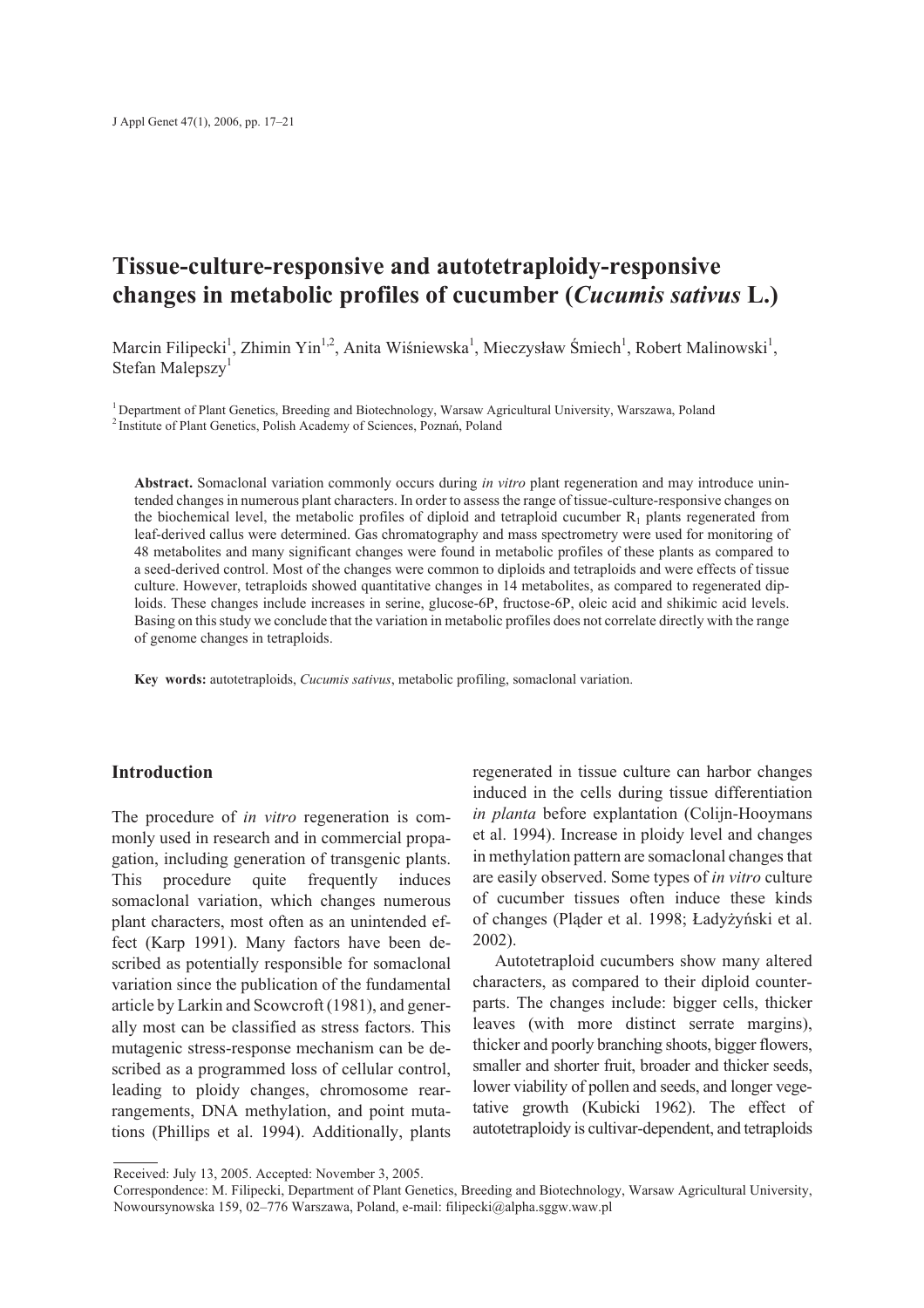may differ in the level of sex expression, fruit shape and time of flowering. Tetraploid cucumber genotypes also have a higher soluble solids content of fruits (30% greater) and higher marketable yield, as compared to their diploid counterparts (Mackiewicz and Malepszy 1996).

Regeneration *in vitro* seems to be an attractive model for comparing the effects of autotetraploidy and somaclonal variation in diploids because both types of changes can be generated in the same regeneration procedure. In order to assess the range of biochemical changes in such diploid and tetraploid plants, we compared their metabolic profiles with those of plants produced from seeds.

#### **Material and methods**

All plants were of the highly inbred line (I15) of *Cucumis sativus* cv. Borszczagowski. R<sub>1</sub> generation plants were obtained by self-pollination of regenerants from leaf-derived callus as previously described (£ady¿yñski et al. 2002; diploids and tetraploids were obtained in the same regeneration experiment and the ploidy level was determined by flow cytometry as described ibidem). In this study, we used 25 plants that were the progeny of 5 tetraploids, and 40 plants being the progeny of 8 diploids (5 plants per independently regenerated diploid or tetraploid parent). The control plants were the diploids that were solely generatively propagated. The  $R_1$  diploids did not exhibit visible phenotypic changes when compared to the control. The tetraploids showed a common tetraploid phenotype (Kubicki 1962) with no apparent variation among plants analyzed. Plants were grown in the soil in environmentally controlled greenhouse chambers in 16 h light/8 h dark photoperiod in spring (March–April) at a constant light intensity of 120  $\mu$ mol m<sup>-2</sup> s<sup>-1</sup>. For metabolic profiling, mixed samples of 25 mg (fresh weight) were concomitantly collected (after about 6 h light) from 3 young, fully expanded leaves from each plant (leaves at nodes 3, 4 and 5 of tissue-culture*-*derived and control plants) at the stage of 5 nodes. Extraction and fractionation were performed as described previously (Fiehn et al. 2000). Metabolic profiles were acquired by GC/time-of-flight (TOF) MS analysis using an Agilent 6900 gas chromatograph coupled to a LECO time-of-flight mass spectrometer (Leco, St. Joseph, USA) on a 30-m RTX-5 column  $(250 \mu m \text{ i.d., } 0.25 \mu m \text{ film})$  with a 10-m integrated pre-column (Restek, Germany). Peak detection and quantification of selective ion traces were accomplished by using the manufacturer's MassLab FindTarget Software. The changes in metabolite levels were analyzed for statistical significance with Student's *t*-test ( $P < 0.05$ ). The metabolites tested constituted 5 groups: amino acids, organic acids, sugars, alcohols and other metabolites (Table 1).

**Table 1**. Metabolites identified and monitored during analyses of regenerated plants. Compounds marked with asterisks are autotetraploidization-responsive. Compounds in bold face did not change in regenerated diploids. The changes in metabolite levels were analyzed for statistical significance with Student's  $t$ -test ( $P < 0.05$ ).

| Amino acids   | Organic acids | <b>Sugars</b>     | Alcohols     | Other metabolites  |
|---------------|---------------|-------------------|--------------|--------------------|
| cystine       | arachidic*    | fructose          | glycerol     | butanoate triOH*   |
| aspartate     | ascorbic      | fructose-6- $P^*$ | glycerol-2-P | citrulline         |
| $GABA^*$      | benzoic       | galactose-6-P     | indol        | ethanolamine*      |
| glutamic acid | fumaric       | glucose           | lyxitol      | hydroxylamine*     |
| leucine       | galactonic*   | glucose-6- $P^*$  | xylitol      | organic phosphate* |
| ornithine     | gluconic      | maltose           |              | putrescine         |
| phenylalanine | glycolic      | mannose-6- $P^*$  |              | spermidine         |
| pipecolate    | maleic        | raffinose*        |              | urea               |
| serine*       | malonic       | sucrose           |              |                    |
| threonine     | oleic*        |                   |              |                    |
| valine        | palmitic      |                   |              |                    |
|               | pyrOH         |                   |              |                    |
|               | shikimic*     |                   |              |                    |
|               | stearic       |                   |              |                    |
|               | succinic      |                   |              |                    |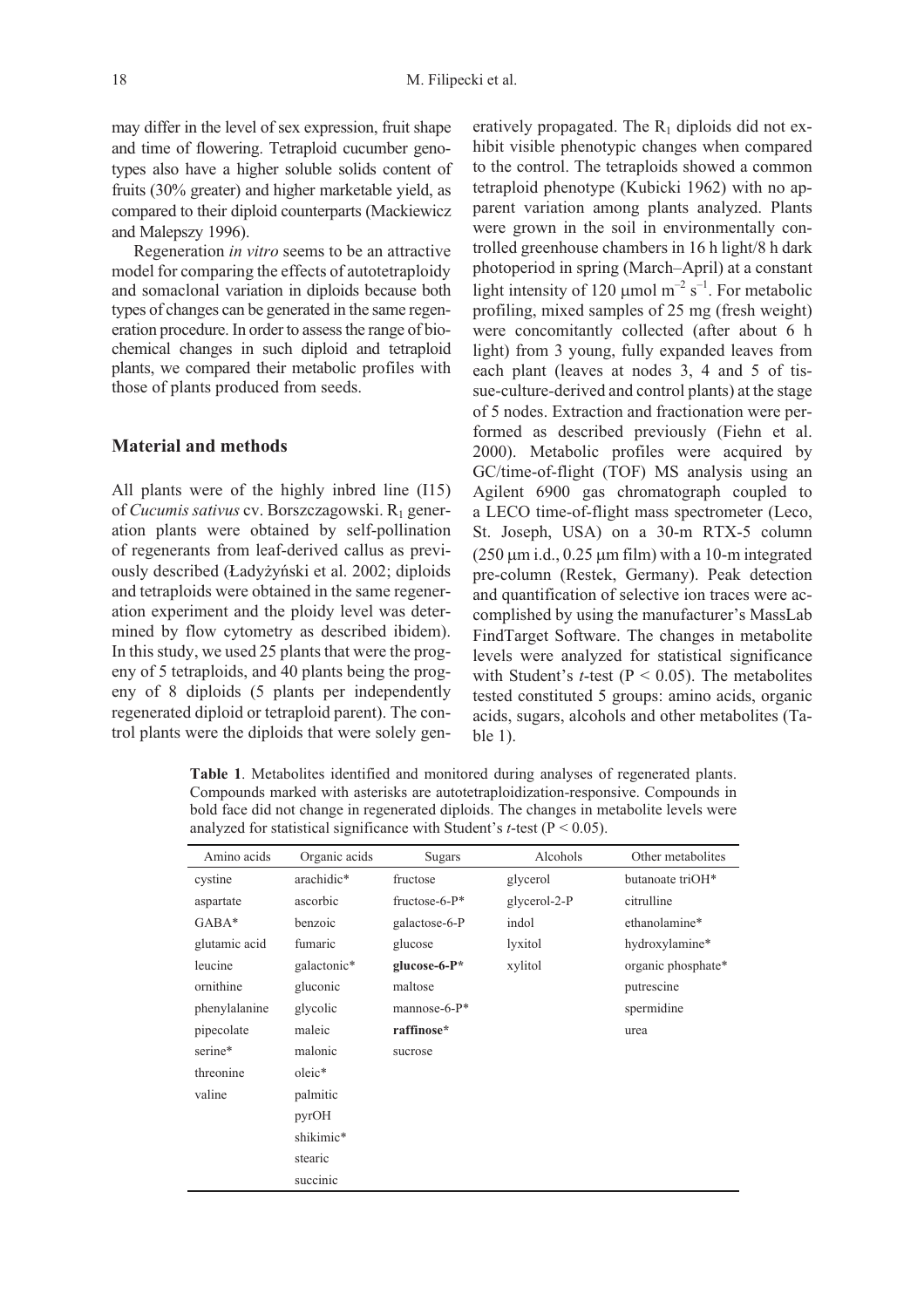# **Results and discussion**

Under certain conditions, plant regeneration from tissue culture generates numerous changes in the progeny. The regeneration of cucumber plants from leaf callus causes often their tetraploidization (£ady¿yñski et al. 2002). In the present work, we analyzed diploid and tetraploid cucumbers, obtained from the same genotype and grown under identical conditions. Our analysis of metabolites indicated the existence of two separate effects: (1) direct changes related to the *in vitro* regeneration procedure; and (2) changes resulting from autotetraploidization.

Nearly all metabolites identified (46 per 48 identified) were altered in the progeny of regenerated diploid plants, as compared to the control (seed-derived plants). The only exceptions were glucose-6-P and raffinose. The most pronounced changes (by a factor  $> 2$ ) were increases in galactose 6P and cystine levels and decreases in hydroxylamine, putrescine and aspartate levels (Figure 1). The profile of metabolite changes in tetraploids was similar (Figure 1). In this case, we observed changes in levels of 42 compounds of the 48 identified. As in diploid plants, the regenerated tetraploids showed the highest changes in galactose 6P, cystine, hydroxylamine, putrescine and aspartate levels (Figure 1). Our results clearly show that the regeneration process created a similar metabolic profile in diploids and tetraploids. However, 14 of these metabolites reacted significantly stronger in autotetraploids (Figure 2). We propose to call them the autotetraploidizationresponsive metabolites. The remaining 32 metabolites changed their level similarly in both types of regenerated plants, as compared to the control. These metabolites reacted most likely to tissue culture and their profile reflected the specific regeneration method used (Filipecki et al. 2005). They are designated here as tissue-cultureresponsive metabolites (Table 1). The increases of cystine and gluconic acid are typical examples of the response to tissue culture, and both metabolites are also known to be affected by stress. Gluconic acid is involved in plant defense and could be an indicator of stress response (Yun and Loake 2002). Numerous stress factors accompany *in vitro* plant regeneration. For instance, Carman (1995) lists 6 physiological stresses in meristem culture: (1) wounding; (2) desiccation during explantation; (3) osmotic stresses experienced during culture; (4) insufficient chemical energy for synthesizing macromolecules and for



Figure 1. Metabolic profiles of diploid and tetraploid cucumber progeny derived from tissue culture, as compared to the seed-derived control. Empty bars represent the ratio of regenerated plants to control plants (compounds whose level increased after culture), filled bars represent the inverse ratio (compounds whose level decreased after culture). Based on mean values for 40 diploids and 25 tetraploids, statistically significant (Student's *t*-test, P < 0.05).

maintaining the turgor pressure and ionic gradients; (5) nutrient supplies less complex than those experienced in situ and causing diversion of energy supplies from growth and development to precursor biosynthesis; and (6) slow and variable rates of nutrient absorption across plasmalemmas. Therefore, the most probable source of observed changes is related to stress. The question of how this effect is transmitted to the next generation is still open. We suppose that at least part of the variation observed in cucumber has an epigenetic nature, e.g. the differential DNA methylation often observed after tissue culture, as reported for maize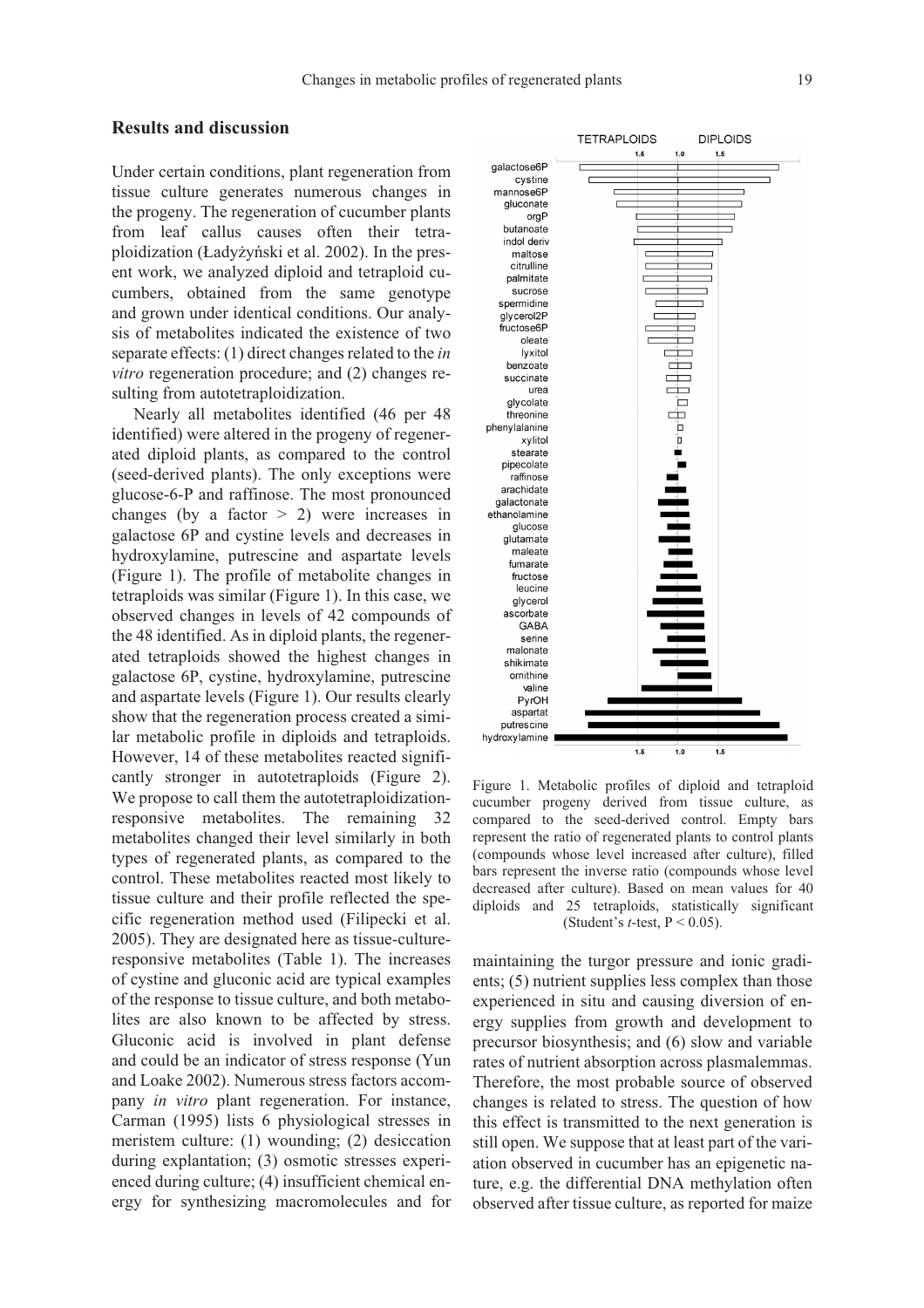

Figure 2. Metabolic profile of tetraploid cucumber plants derived from tissue culture, as compared to diploid plants after the same type of culture. Hollow bars represent the ratio of regenerated tetraploid plants to regenerated diploid plants (compounds whose level increased in tetraploids), solid bars represent the inverse ratio (compounds whose level decreased in tetraploids). Based on mean values for 40 diploids and 25 tetraploids, statistically significant (Student's *t*-test,  $P < 0.05$ ).

(Kaeppler and Phillips 1993), tomato (Smulders et al. 1995), and many other species. These changes were quite frequent (up to 39% of independently regenerated plants) and stably inherited (Kaeppler and Phillips 1993).

Using the GC/MS we were able to identify quite a large number of metabolites changing upon regeneration *in vitro* or after tetraploidization induced therein. These changes were detectable in the  $R_1$  progeny, thus showing their heritable nature. The effect of autotetraploidization involves 14 compounds (out of 48 inspected), including 6 with increased levels and the 8 with decreased levels (Figure 2). The remaining, autotetraploidization-responsive metabolites showed only slight changes. This was unexpected considering the previously observed numerous morphological and physiological differences between diploids and tetraploids of the same genotype (Mackiewicz and Malepszy 1996). Moreover, there is growing evidence about gene-specific effects of duplication on gene expression via several mechanisms: transcriptional gene silencing caused by hypermethylation, and posttranscriptional silencing by RNAi (Schubert et al. 2004; Adams and Wendel 2005). The other possible silencing mechanisms in polyploids include higher-order changes in chromatin structure, transposon activation, or general regulatory mismatch. These mechanisms do not exclude the possibility of additive consequences of DNA duplication. The increase in soluble solids content of tetraploid cucumbers (Mackiewicz and Malepszy 1996) is most probably associated with elevated concentrations of fructose-6P, glucose-6P, shikimic acid and oleic acid, which are known as metabolic intermediates. The shikimic acid, for example, is an intermediate in the biosynthesis of aromatic amino acids, phenolics and flavonoids, and consequently its concentration could influence many other substances, including plant hormones (Knaggs 2003). In fact, an increase in several compounds has been described as an effect of autotetraploidy. This applies, for example, to the concentration of sucrose in sugar beet (Negovsky 1974), proteins in ryegrass (Nelson and Rouquette 1981) and pea (Kacperek 1986). This shows that the autotetraploidization effect may comprise the changes in sugars or proteins reflected by differences in some metabolites.

Almost all the metabolites monitored here showed variation, which can be a result of somaclonal variation. Moreover, we reported the existence of a autotetraploidy-specific metabolic fingerprint, which is different from that of the regeneration procedure. The variation observed can originate from differential expression of the genome and not from alterations of the genome itself. The major challenge would be to find out the source of observed changes, for example to correlate them with the variation in transcript or protein product level of certain genes. At present this kind of analyses can be done using high-throughput methods, similar to the GC/MS method presented here, used for metabolic profiling.

### **Conclusions**

Metabolic profiling is a very sensitive tool showing a wide range of metabolic changes that were induced during plant regeneration *in vitro* and transmitted to the next generation  $(R_1)$ . These changes are detectable even in plants showing no visible phenotype alterations.